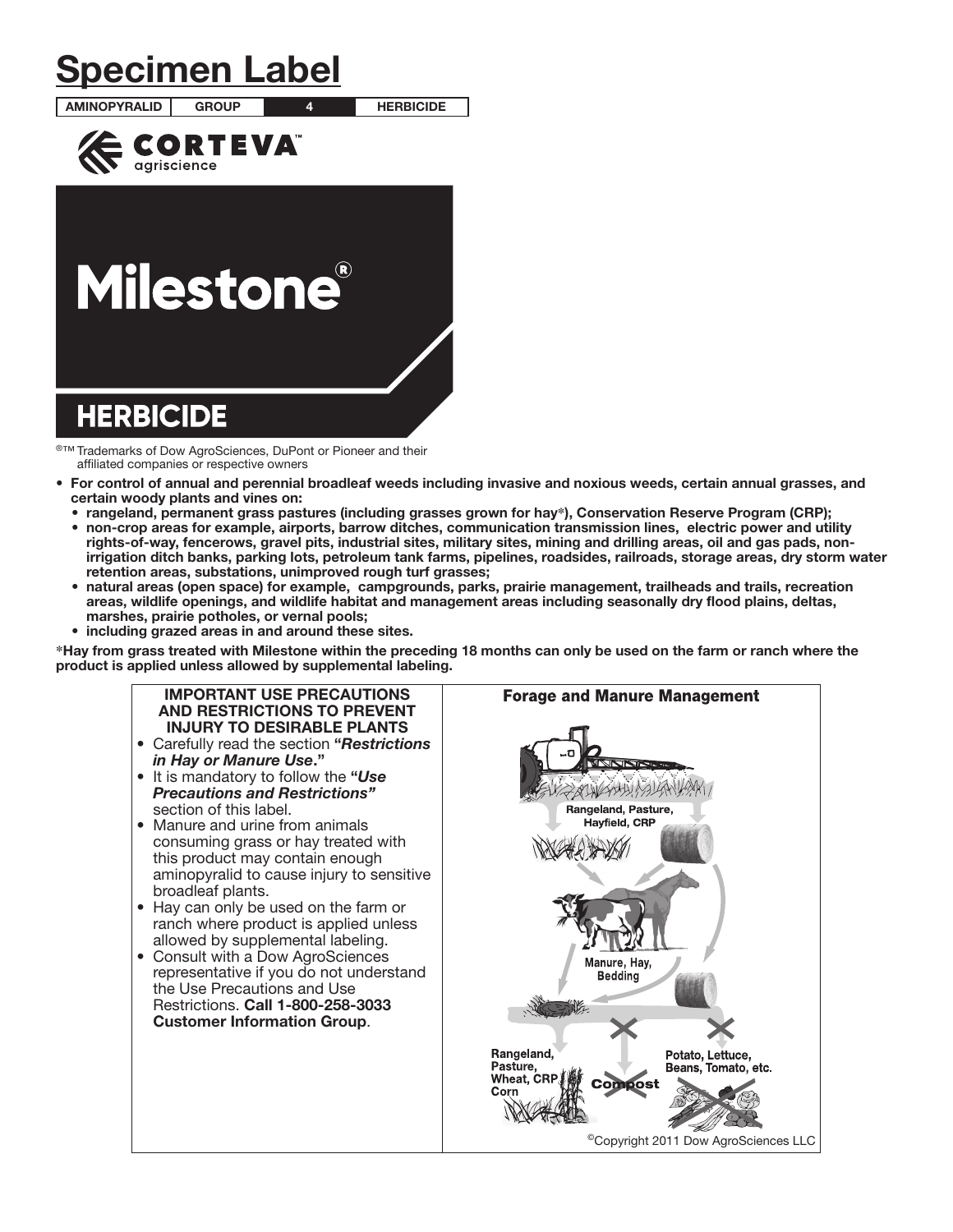#### Not for Sale, Sale into, Distribution, and/or Use in Nassau and Suffolk counties of New York State.

Active Ingredient:

| Triisopropanolammonium salt of 2-pyridine |  |
|-------------------------------------------|--|
|                                           |  |
|                                           |  |
|                                           |  |

Acid Equivalent: aminopyralid (2-pyridine carboxylic acid, 4-amino-3,6-dichloro-) - 21.1% - 2 lb/gal

#### Container Use Directions



# Precautionary Statements

Hazards to Humans and Domestic Animals

EPA Reg. No. 62719-519

# Keep Out of Reach of Children CAUTION

#### Causes Moderate Eye Irritation

Avoid contact with eyes or clothing.

# Personal Protective Equipment (PPE)

- Applicators and other handlers must wear:
- Long-sleeved shirt and long pants
- Shoes plus socks

Follow manufacturer's instructions for cleaning/maintaining PPE. If no such instructions for washables exist, use detergent and hot water. Keep and wash PPE separately from other laundry.

# User Safety Recommendations

Users should:

- Wash hands before eating, drinking, chewing gum, using tobacco or using the toilet.
- Remove clothing/PPE immediately if pesticide gets inside. Then wash thoroughly and put on clean clothing.
- Remove PPE immediately after handling this product. Wash the outside of gloves before removing. As soon as possible, wash thoroughly and change into clean clothing.

# First Aid

If in eyes: Hold eye open and rinse slowly and gently with water for 15-20 minutes. Remove contact lenses, if present, after the first 5 minutes, then continue rinsing. Call a poison control center or doctor for treatment advice.

Have the product container or label with you when calling a poison control center or doctor or going for treatment. You may also contact 1-800-992-5994 for emergency medical treatment information. Ļ

# Environmental Hazards

Do not apply directly to water. Take care to minimize the incidental overspray along the shoreline when applying to terrestrial plants at the water's edge or to water in areas where surface water is present. Do not apply directly to intertidal areas below the mean high water mark. Do not contaminate water when disposing of equipment washwater or rinsate.

This chemical has properties and characteristics associated with chemicals detected in groundwater. The use of this chemical in areas where soils are permeable, particularly where the water table is shallow, may result in groundwater contamination. Application around a cistern or well may result in contamination of drinking water or groundwater.

#### Directions for Use

It is a violation of Federal law to use this product in a manner inconsistent with its labeling.

Read all Directions for Use carefully before applying.

#### This product is not intended for reformulation or repackaging into other end-use products.

Do not apply this product in a way that will contact workers or other persons, either directly or through drift. Only protected handlers may be in the area during application. For any requirements specific to your State or Tribe, consult the agency responsible for pesticide regulation.

#### Not for Sale, Sale into, Distribution, and/or Use in Nassau and Suffolk counties of New York State.

Not for use on pastures in Connecticut, Maine, Massachusetts, New Hampshire, New York, Rhode Island, and Vermont. All other labeled uses are permitted in these states including grazed areas in and around these sites.



Grey = states where use in pasture is not permitted

# Agricultural Use Requirements

Use this product only in accordance with its labeling and with the Worker Protection Standard, 40 CFR part 170. This Standard contains requirements for the protection of agricultural workers on farms, forests, nurseries, and greenhouses, and handlers of agricultural pesticides. It contains requirements for training, decontamination, notification, and emergency assistance. It also contains specific instructions and exceptions pertaining to the statements on this label about Personal Protective Equipment (PPE) and restricted-entry interval. The requirements in this box only apply to uses of this product that are covered by the Worker Protection Standard.

Do not enter or allow worker entry into treated areas during the restricted entry interval (REI) of 48 hours.

PPE required for early entry to treated areas that is permitted under the Worker Protection Standard and that involves contact with anything that has been treated, such as plants, soil, or water, is:

- Coveralls
- Chemical-resistant gloves made of any waterproof material as polyethylene or polyvinyl chloride
- Shoes plus socks
- Protective eyewear

# Non-Agricultural Use Requirements

The requirements in this box apply to uses of this product that are NOT within the scope of the Worker Protection Standard for Agricultural Pesticides (40 CFR Part 170). The WPS does not pertain to non-agricultural use on sites, such as, rangeland, permanent grass pastures, or non-cropland. See the Agricultural Use Requirements section below for information where the WPS applies.

Entry Restrictions for Non-WPS Uses: For applications on rangeland and permanent grass pastures (not harvested for hay) and non-cropland areas, do not enter or allow worker entry into treated areas until sprays have dried.

# Storage and Disposal

Do not contaminate water, food, feed, or fertilizer by storage or disposal. Open dumping is prohibited.

Pesticide Storage: If this product is exposed to subfreezing temperatures, the active ingredient may crystallize and settle out of solution. Under these conditions the product should be warmed to at least 40°F and agitated well to dissolve any crystallized active ingredient prior to use.

Pesticide Disposal: Wastes resulting from the use of this product may be disposed of on site or at an approved waste disposal facility.

#### Nonrefillable containers 5 gallons or less:

Container Handling: Nonrefillable container. Do not reuse or refill this container. Offer for recycling if available, or puncture and dispose of in a sanitary landfill, or by incineration, or by other procedures allowed by state and local authorities.

ļ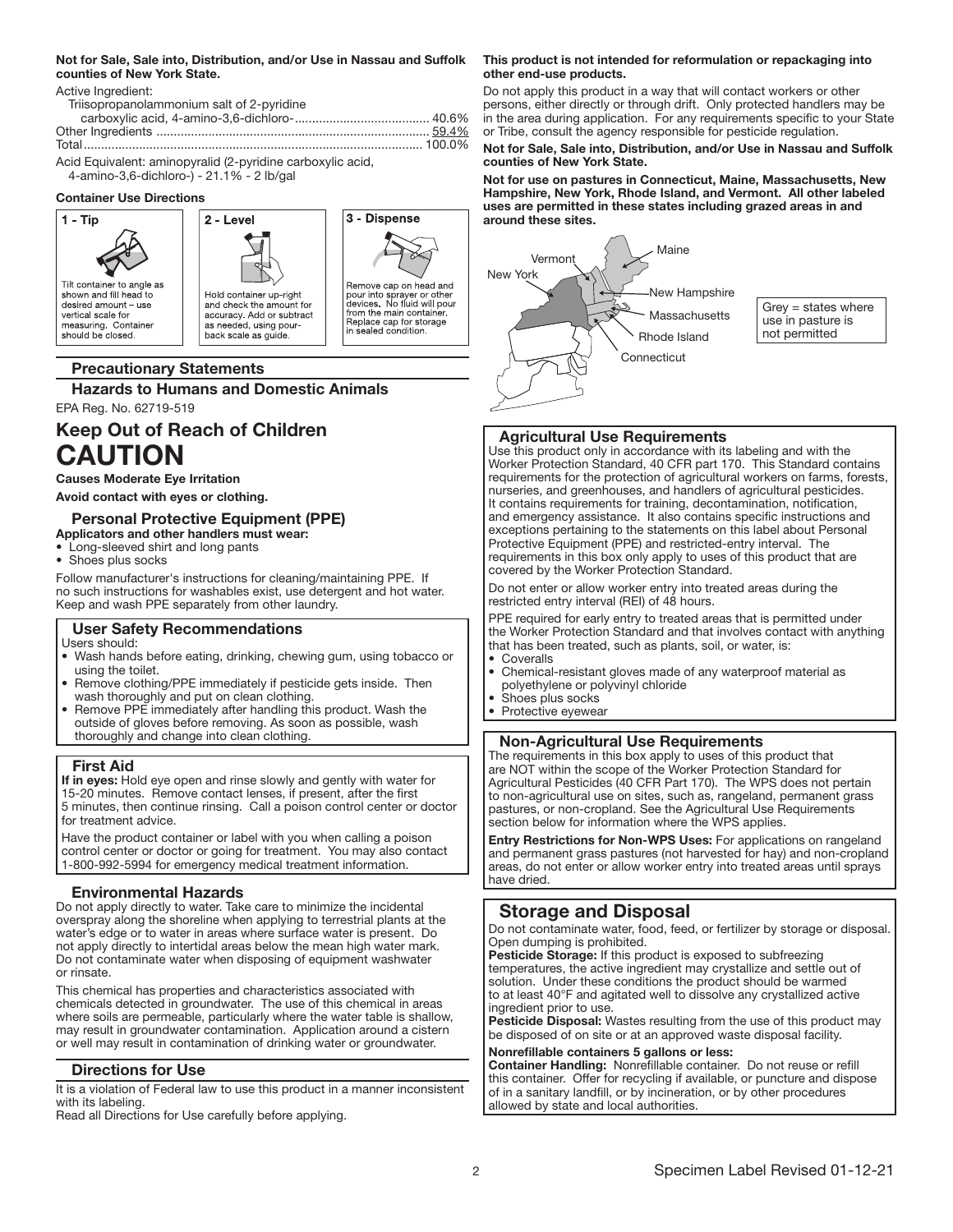# Storage and Disposal (Cont.)

Triple rinse or pressure rinse container (or equivalent) promptly after emptying. Triple rinse as follows: Empty the remaining contents into application equipment or a mix tank and drain for 10 seconds after the flow begins to drip. Fill the container 1/4 full with water and recap. Shake for 10 seconds. Pour rinsate into application equipment or a mix tank or store rinsate for later use or disposal. Drain for 10 seconds after the flow begins to drip. Repeat this procedure two more times. Pressure rinse as follows: Empty the remaining contents into application equipment or a mix tank and continue to drain for 10 seconds after the flow begins to drip. Hold container upside down over application equipment or mix tank and continue to drain for 10 seconds after the flow begins to drip. Hold container upside down over application equipment or mix tank or collect rinsate for later use or disposal. Insert pressure rinsing nozzle in the side of the container, and rinse at about 40 psi for at least 30 seconds. Drain for 10 seconds after the flow begins to drip.

#### Refillable containers larger than 5 gallons:

Container Handling: Refillable container. Refill this container with pesticide only. Do not reuse this container for any other purpose. Cleaning the container before final disposal is the responsibility of the person disposing of the container. Cleaning before refilling is the responsibility of the refiller. To clean the container before final disposal, empty the remaining contents from this container into application equipment or a mix tank. Fill the container about 10% full with water. Agitate vigorously or recirculate water with the pump for two minutes. Pour or pump rinsate into application equipment or rinsate collection system. Repeat this rinsing procedure two more times.

#### Nonrefillable containers larger than 5 gallons:

Container Handling: Nonrefillable container. Do not reuse or refill this container. Offer for recycling if available, or puncture and dispose of in a sanitary landfill, or by incineration, or by other procedures allowed by state and local authorities.

Triple rinse or pressure rinse container (or equivalent) promptly after emptying. Triple rinse as follows: Empty the remaining contents into application equipment or a mix tank. Fill the container 1/4 full with water. Replace and tighten closures. Tip container on its side and roll it back and forth, ensuring at least one complete revolution, for 30 seconds. Stand the container on its end and tip it back and forth several times. Turn the container over onto its other end and tip it back and forth several times. Empty the rinsate into application equipment or a mix tank or store rinsate for later use or disposal. Repeat this procedure two more times. Pressure rinse as follows: Empty the remaining contents into application equipment or a mix tank and continue to drain for 10 seconds after the flow begins to drip. Hold container upside down over application equipment or mix tank and continue to drain for 10 seconds after the flow begins to drip. Hold container upside down over application equipment or mix tank or collect rinsate for later use or disposal. Insert pressure rinsing nozzle in the side of the container, and rinse at about 40 psi for at least 30 seconds. Drain for 10 seconds after the flow begins to drip.

#### Ļ Resistance Management Guidelines

This product contains aminopyralid, a Group 4 synthetic auxin.

- Appropriate resistance-management strategies should be followed. • Development of plant populations resistant to this herbicide mode of action is usually not a problem on rangeland, permanent grass pastures, Conservation Reserve Program (CRP), or non-cropland sites since these sites receive infrequent pesticide applications.
- In croplands, use an effective integrated pest management (IPM) program, integrating tillage or other mechanical methods, crop rotation, or other cultural control methods into weed control programs whenever practical.
- Similar looking biotypes of a given weed species occurring in a treated area may vary in their susceptibility to a herbicide. Application of a herbicide below its labeled rate may allow more tolerant weeds to survive and a shift to more tolerant biotypes within the treated area.
- Where identified, spreading of resistant weeds to other fields may be prevented by cleaning harvesting and tillage equipment before moving to other areas and by planting weed-free seed.
- Contact your extension specialist, certified crop consultant, or a Dow AgroSciences customer service representative 1-800-258-3033 for the latest resistance-management information.

#### Use Precautions

• Applications made during periods of intense rainfall, to soils saturated with water, surfaces paved with materials such as asphalt or concrete, or soils through which rainfall will not readily penetrate may result in runoff and movement of Milestone. Injury to crops may result if treated soil and/or runoff water containing Milestone is washed or moved onto land used to produce crops. Exposure to Milestone may injure or kill

susceptible crops and other plants such as grapes, soybeans, tobacco, sensitive ornamentals.

#### • Grass revegetation:

• Milestone can be used to control broadleaf plants in grass revegetation programs. Consult Dow AgroSciences literature for more details about Milestone applications and grass stand establishment.

#### • Application before seeding grasses

- Milestone can be applied to control broadleaf weeds prior to grass planting. Grass seed germination and seedling development can be adversely effected by many factors such as seed viability and seedling vigor, soil condition (sub-optimal soil temperatures or soil water content), weather after planting, seedbed preparation and seed placement, disease, insects, or animals. Milestone applications will help to reduce competition from weeds and improve the chance for successful grass stand establishment. Some grass species are more sensitive to Milestone; consult Dow AgroSciences literature for more details.
- Postemergence applications on grass: During the season of establishment, Milestone should be applied only after perennial grasses are well established (have developed a good secondary root system and show good vigor). Most perennial grasses are tolerant to Milestone at this stage of development. Milestone may suppress certain established grasses such as smooth bromegrass (*Bromus inermis*), especially when plants are stressed by adverse environmental conditions. Plants should recover from this transient suppression with the onset of environmental conditions favorable to grass growth and upon release from weed competition.

#### • Seeding Broadleaf Plants (Forbs) and Wildflowers

- Milestone can be applied in the summer to control broadleaf weeds prior to forb planting. Forbs can be seeded 90 days after a summer application as a dormant fall planting or the following spring. Consult Dow AgroSciences literature for details.
- Field Bioassay Instructions: In fields previously treated with this product, plant short test rows of the intended rotational crop across the original direction of application in a manner to sample variability in field conditions such as soil texture, soil organic matter, soil pH, rainfall pattern, or drainage. The field bioassay can be initiated one year after the last application of aminopyralid in that field. Observe the test crop for symptoms of herbicidal activity such as poor stand (effect on seed germination), chlorosis (yellowing), epinasty, necrosis (dead leaves or shoots), or stunting (reduced growth). If herbicidal symptoms do not occur, the test crop can be grown. If there is apparent herbicidal activity, do not plant the field to the intended rotational crop; plant only to wheat, forage grasses, native grasses, or grasses grown for hay.

Consult with a Dow AgroSciences representative if you do not understand the Use Precautions and Use Restrictions. Call 1-800-258-3033 for more information.

#### Pasture and Rangeland Restrictions

- Do not use grasses treated with Milestone in the preceding 18 months for hay intended for export outside the United States.
- Hay from areas treated with Milestone in the preceding 18 months CANNOT be distributed or made available for sale off the farm or ranch where harvested unless allowed by supplemental labeling.
- Hay from areas treated with Milestone in the preceding 18 months CANNOT be used for silage, haylage, baylage, and green chop unless allowed by supplemental labeling.
- Do not move hay made from grass treated with Milestone within the preceding 18 months off farm unless allowed by supplemental labeling.
- Do not use hay or straw from areas treated with Milestone within the preceding 18 months or manure from animals feeding on hay treated with Milestone in compost.
- Do not use grasses treated with Milestone in the preceding 18 months for seed production.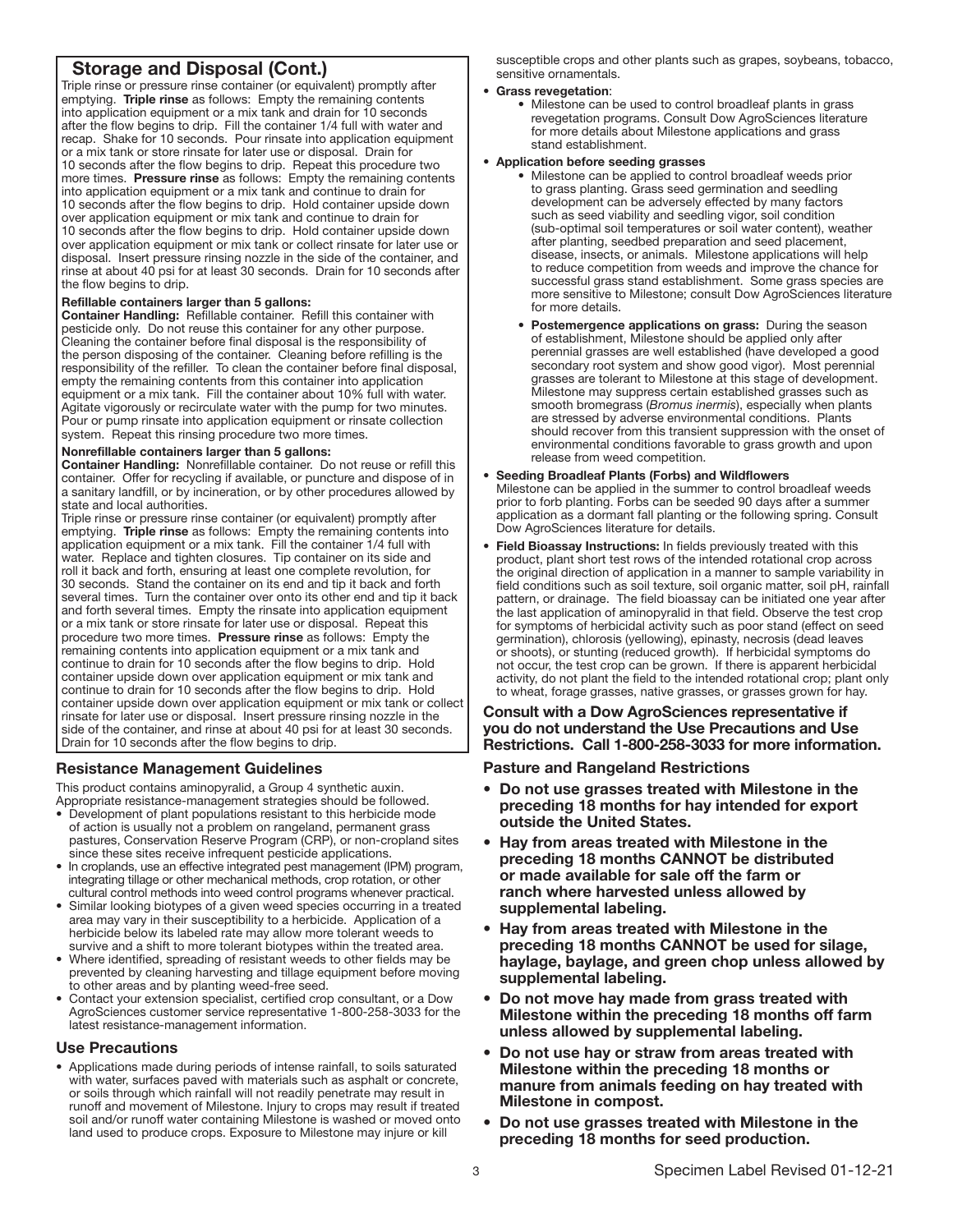#### Restrictions for All Uses

Maximum Application Rate: On all labeled use sites, do not broadcast apply more than 7 fl oz per acre of Milestone per year. The total amount of Milestone applied broadcast, as a re-treatment, and/or spot treatment cannot exceed 7 fl oz per acre per year. Spot treatments may be applied at an equivalent broadcast rate of up to 0.22 lb acid equivalent (14 fl oz of Milestone) per acre per year; however, not more than 50% of an acre may be treated at that rate. Do not apply more than a total of 0.11 lb acid equivalent (7 fl oz) per acre of Milestone per year as a result of broadcast, spot, or repeat applications.

Obtain Required Permits: Consult with appropriate state or local water authorities before applying this product around public waters. State or local public agencies may require permits.

- Avoiding Injury to Non-Target Plants: Do not aerially apply Milestone within 50 feet of a border downwind (in the direction of wind movement), or allow spray drift to come in contact with any broadleaf crop or other desirable broadleaf plants, including, but not limited to, alfalfa, cotton, dry beans, flowers, grapes, lettuce, potatoes, radishes, soybeans, sugar beets, sunflowers, tobacco, tomatoes or other broadleaf or vegetable crop, fruit trees, ornamental plants, or soil where sensitive crops are growing or will be planted. Avoid application under conditions that may allow spray drift because very small quantities of spray may seriously injure susceptible crops. Read and consider the Spray Drift Management and Aerial Drift Reduction Advisory to help minimize the potential for spray drift.
- Chemigation: Do not apply this product through any type of irrigation system.
- Do not contaminate water intended for irrigation or domestic purposes. Do not treat inside banks or bottoms of irrigation ditches, either dry or containing water, or other channels that carry water that may be used for irrigation or domestic purposes.
- Do not apply this product to lawns, turf, ornamental plantings, urban walkways, driveways, tennis courts, golf courses, athletic fields, commercial sod operations, or other high-maintenance, fine turfgrass areas, or similar areas.
- Trees adjacent to or in a treated area can occasionally be affected by root uptake of Milestone. Do not apply Milestone within the root zone of desirable trees unless such injury can be tolerated. Use special caution near roses and leguminous trees such as locusts, redbud, mimosa, and caragana.
- Do not treat frozen soil where runoff could damage sensitive plants.
- Grazing and Haying Restrictions: There are no restrictions on grazing or grass hay harvest following application of Milestone at labeled rates. Cutting hay too soon after spraying weeds will reduce weed control. Wait 14 days after herbicide application to cut grass hay to allow herbicide to work. Do not transfer grazing animals from areas treated with Milestone to areas where sensitive broadleaf crops occur without first allowing 3 days of grazing on an untreated pasture. Otherwise, urine and manure may contain enough aminopyralid to cause injury to sensitive broadleaf plants.
- Grazing Poisonous Plants: Herbicide application may increase palatability of certain poisonous plants. Do not allow livestock to graze treated areas until poisonous plants are dry and no longer palatable to livestock.

#### • Restrictions in Hay or Manure Use:

- ♦ Do not use aminopyralid-treated plant residues, including grass, wood plants, trees, hay, or straw from areas treated within the preceding 18 months, in compost, mulch wood chips, or mushroom spawn.
- ♦ Do not use manure from animals that have eaten aminopyralidtreated forage or hay within the previous 3 days in compost, mulch, or mushroom spawn. Livestock must have 3 days of eating non-aminopyralid-treated materials in order to clear their system of aminopyralid. Do not use aminopyralid-treated plants in areas where commercially grown mushrooms or susceptible broadleaf plants may be grown.
- Do not spread manure from animals that have consumed aminopyralid-treated forage or hay within the previous 3 days on land used for growing susceptible broadleaf crops.
- Manure from animals that have consumed aminopyralid-treated forage or hay within the previous 3 days may only be used on areas used for pasture, grass grown for seed, wheat, and corn.
- Do not plant a broadleaf crop (including soybeans, sunflower, tobacco, vegetables, field beans, peanuts, and potatoes) in fields or areas treated with aminopyralid or manure from animals that have grazed forage or eaten hay harvested from aminopyralid-treated areas until an adequately sensitive field bioassay is conducted to determine that the aminopyralid concentration in the soil is at level that is not injurious to the crop to be planted.
- ♦ Do not plant a broadleaf crop in fields or areas treated in the previous year with manure from animals that have consumed aminopyralid-treated forage or hay until an adequately sensitive field bioassay is conducted to determine that the aminopyralid concentration in the soil is at level that is not injurious to the crop to be planted.
- ♦ To promote herbicide decomposition, plant residues should be evenly incorporated in the surface soil or burned. Breakdown of aminopyralid in plant residues or manure is more rapid under warm, moist soil conditions and may be enhanced by supplemental irrigation.
- Crop Rotation: Do not rotate to any crop from rangeland, permanent pasture, or CRP acres within one year following treatment. Cereals and corn can be planted one year after treatment. Broadleaf crops are sensitive to aminopyralid residues in the soil and prediction of crop safety by field bioassay (see instructions below) is the BEST way to determine planting options. Broadleaf crops such as canola, flax, and alfalfa can require at least 2 to 3 years depending on the crop and environmental conditions. More sensitive crops such as soybeans, tobacco, peanuts, potatoes, and peas may require a longer plant-back interval and should not be planted until a field bioassay shows that the level of aminopyralid present in the soil will not adversely affect that broadleaf crop.

# Spray Drift Management

THE APPLICATOR IS RESPONSIBLE FOR AVOIDING OFF-SITE SPRAY DRIFT. BE AWARE OF NEARBY NON-TARGET SITES AND ENVIRONMENTAL CONDITIONS.

Avoid application under conditions that may allow spray drift because very small quantities of spray, which may not be visible, may injure susceptible crops. This product should be applied only when the potential for drift to adjacent sensitive areas (e.g., residential areas, bodies of water, non-target crops, and other plants) is minimal (e.g., when wind is blowing away from the sensitive areas). A drift control aid may be added to the spray solution to further reduce the potential for drift. If a drift control aid is used, follow the use directions and precautions on the manufacturer's label. Do not use a thickening agent with Microfoil, Thru-Valve booms, or other spray delivery systems that cannot accommodate thickened spray solutions.

#### Importance of Droplet Size

An effective way to reduce spray drift is to apply large droplets. Use the largest droplets that provide target pest control. While applying larger droplets will reduce spray drift, the potential for drift will be greater if applications are made improperly or under unfavorable environmental conditions.

Ground Equipment: With ground equipment, spray drift can be lessened by keeping the spray boom as low as possible; by applying 10 gallons or more of spray per acre; by keeping the operating spray pressures at the manufacturer's specified minimum pressures for the specific nozzle type used (low pressure nozzles are available from spray equipment manufacturers); and by spraying when the wind velocity is low (follow state regulations). Avoid calm conditions which may be conducive to thermal inversions. Direct sprays no higher than the tops of target vegetation and keep spray pressures low enough to provide coarse spray droplets to minimize drift.

Aerial Application: Avoid spray drift at the application site. The interaction of many equipment-related and weather-related factors determine the potential for spray drift. Users are responsible for considering all these factors when making decisions.

The following drift management requirements must be followed to avoid off-target drift movement from aerial applications:

- 1. The boom length must not exceed 75% of the fixed wing span and must be located at least 8 to 10 inches below the trailing edge of the fixed wing; the boom length must not exceed 85% of the rotary blade.
- 2. Nozzles should be pointed backward parallel with the air stream or not pointed downward more than 45 degrees.

# State and local regulations must be followed.

The applicator should be familiar with, and take into account, the information covered in the following Aerial Drift Reduction Advisory. This information is advisory in nature and does not supersede mandatory label requirements.

#### Aerial Drift Reduction Advisory

Information on Droplet Size: The most effective way to reduce drift potential is to apply large droplets. The best drift management strategy is to apply the largest droplets that provide sufficient coverage and control. Applying larger droplets reduces drift potential, but will not prevent drift if applications are made improperly or under unfavorable environmental conditions (see Wind, Temperature and Humidity, and Temperature Inversions).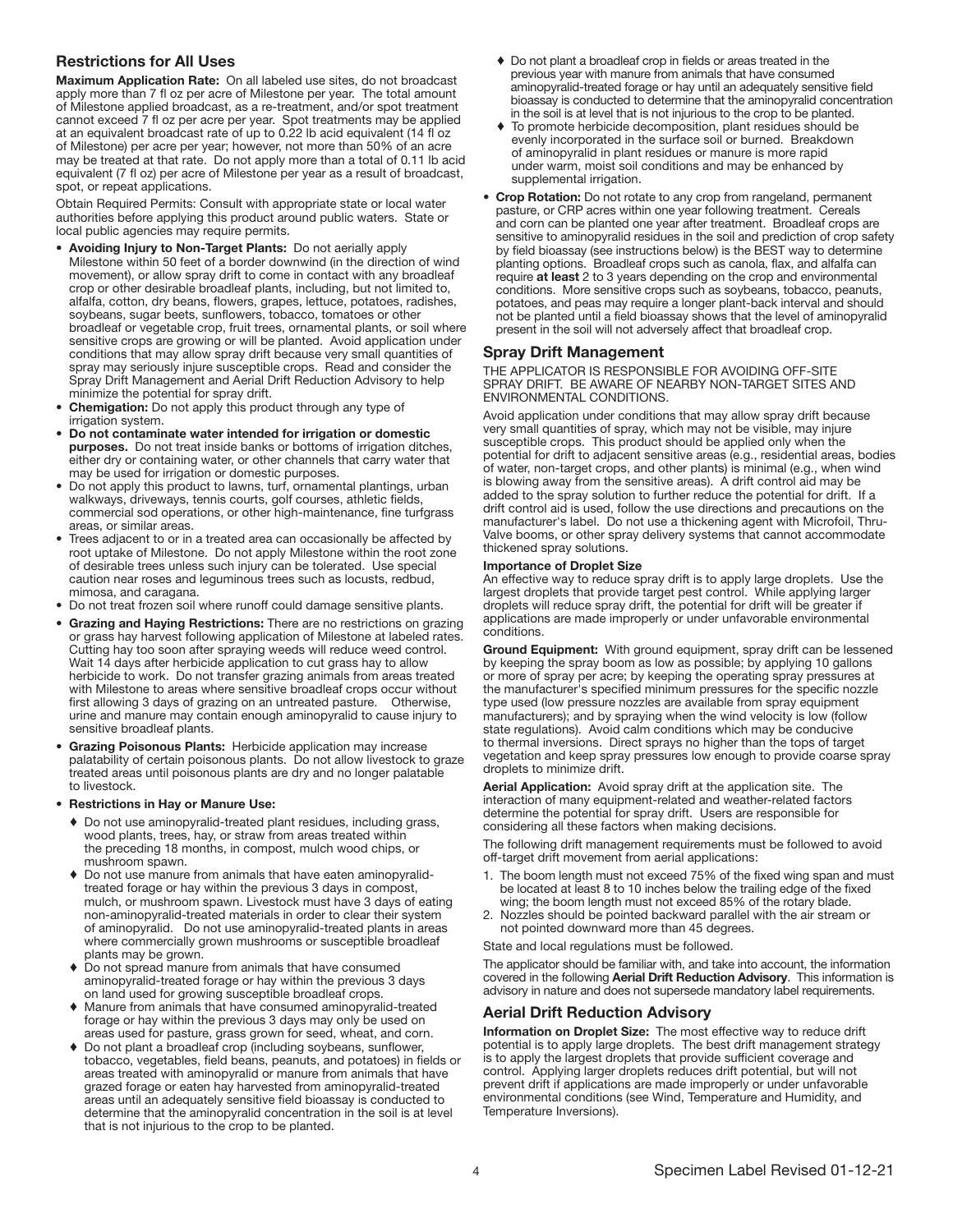#### Controlling Droplet Size:

- Volume Use high flow rate nozzles to apply the highest practical spray volume. Nozzles with higher rated flows produce larger droplets.
- Pressure Do not exceed the nozzle manufacturer's specified pressures. For many nozzle types lower pressure produces larger droplets. When higher flow rates are needed, use higher flow rate nozzles instead of increasing pressure.
- Number of Nozzles Use the minimum number of nozzles that will provide uniform coverage.
- Nozzle Orientation Orient nozzles so that the spray is released parallel to the airstream to produce larger droplets than other orientations. Significant deflection from horizontal will reduce droplet size and increase drift potential.
- Nozzle Type Use a nozzle type that is designed for the intended application. With most nozzle types, narrower spray angles produce larger droplets. Consider using low-drift nozzles. Solid stream nozzles oriented straight back produce the largest droplets and the lowest drift.

Boom Length: The distance of the outer most operating nozzles on the boom must not exceed 75% of wingspan for airplanes or 85% of rotor blade diameter for helicopters.

Application Height: Applications should not be made at a height greater than 10 feet above the top of the largest plants unless a greater height is required for aircraft safety. Making applications at the lowest height that is safe reduces exposure of droplets to evaporation and wind.

Swath Adjustment: When applications are made with a crosswind, the swath will be displaced downwind. Therefore, on the up and downwind edges of the field, the applicator must compensate for this displacement by adjusting the path of the aircraft upwind. Swath adjustment distance should increase with increasing drift potential (higher wind, smaller drops, etc.).

Wind: Drift potential is lowest between wind speeds of 2 to 10 mph. However, many factors including droplet size and equipment type determine drift potential at any given speed. Application should be avoided when wind speeds are below 2 mph due to variable wind direction and high inversion potential. Note: Local terrain such as valleys and ravines can influence wind patterns. Every applicator should be familiar with local wind patterns and how they affect spray drift.

Temperature and Humidity: When making applications in low relative humidity, set up equipment to produce larger droplets to compensate for evaporation. Droplet evaporation is most severe when conditions are both hot and dry.

Temperature Inversions: Applications should not occur during a local, low-level temperature inversion because drift potential is high. Temperature inversions restrict vertical air mixing, which causes small suspended droplets to remain in a concentrated cloud. This cloud can move in unpredictable directions due to the light variable winds common during inversions. Temperature inversions are characterized by increasing temperatures with altitude and are common on nights with limited cloud cover and light to no wind. They begin to form as the sun sets and often continue into the morning. Their presence can be indicated by ground fog; however, if fog is not present, inversions can also be identified by the movement of the smoke from a ground source or an aircraft smoke generator. Smoke that layers and moves laterally in a concentrated cloud (under low wind conditions) indicates an inversion, while smoke that moves upward and rapidly dissipates indicates good vertical air mixing.

#### Sprayer Clean-Out Instructions

#### It is recommended to use separate spray equipment on highly sensitive crops such as tobacco, soybeans, potatoes, peanuts, and tomatoes.

Do not use spray equipment used to apply Milestone for other applications to land planted to, or to be planted to, broadleaf plants unless it has been determined that all residues of this herbicide have been removed by thorough cleaning of equipment.

Equipment used to apply Milestone should be thoroughly cleaned before reusing to apply any other chemicals as follows:

- 1. Rinse and flush application equipment thoroughly after use. Dispose of rinse water in non-cropland area away from water supplies.
- 2. Rinse a second time, adding 1 quart of household ammonia or tank cleaning agent for every 25 gallons of water. Circulate the solution through the entire system so that all internal surfaces are contacted (15 to 20 minutes). Let the solution stand for several hours, preferably overnight.
- 3. Flush the solution out of the spray tank through the boom.
- 4. Rinse the system twice with clean water, recirculating and draining each time.
- 5. Spray nozzles and screens should be removed and cleaned separately.

• Do not apply this product with mist blower systems that deliver very fine spray droplets. Use of mist blower equipment can reduce control achieved with the herbicide and increase spray drift potential.

#### Use Information

Apply the specified rate of Milestone as a coarse low-pressure spray. Do not apply this product with mist blower systems that deliver very fine spray droplets. Spray volume should be sufficient to uniformly cover foliage or intended application site. Increase the spray volume to ensure thorough and uniform coverage when target vegetation is tall and/or dense. To enhance foliage wetting and coverage, a non-ionic agricultural surfactant or other adjuvant may be added to the spray mixture as specified by the adjuvant label.

Milestone may be applied by ground or aerial application equipment on any registered use site specified on this label.

Ground Broadcast Application: Higher spray volumes (greater than 10 gallons per acre) generally provide better coverage and better control, particularly in dense and/or tall foliage.

Aerial Broadcast Application: Do not apply less than 2 gallons per acre total spray volume. Five gallons per acre or greater will generally provide better coverage and better control, particularly in dense and/or tall foliage.

High-Volume Foliar Application: High volume foliar treatments may be applied at rates equivalent to a maximum of 7 fl oz per acre per year. Use sufficient spray volume to thoroughly and uniformly wet foliage and stems.

For basal bark and cut stubble and all types of cut surface applications, see woody plant section.

#### Low-Volume Foliar Treatment

To control susceptible woody plants, use Milestone alone or in tank mixes with other herbicides in water. The spray concentration of Milestone tank mixes and total spray volume per acre should be adjusted according to the size and density of target woody plants and type of spray equipment used. With low-volume application, use sufficient spray volume to obtain uniform coverage of target plants including the surfaces of all foliage, stems, and root collars.

For best results, an adjuvant should be added to all spray mixtures. Match equipment and delivery rate of spray nozzles to height and density of woody plants. When treating tall, dense brush, a truck-mounted spray gun with spray tips that deliver up to 2 gallons per minute at 40 to 60 psi may be required. Backpack or other types of specialized spray equipment with spray tips that deliver less than 1 gallon of spray per minute may be appropriate for short, low to moderate density brush.

Spot Application: Spot treatments may be applied at an equivalent broadcast rate of up to 0.22 lb acid equivalent (14 fl oz of Milestone) per acre per year; however, not more than 50% of an acre may be treated at that rate. Do not apply more than a total of 0.11 lb acid equivalent (7 fl oz) per acre of Milestone per year as a result of broadcast, spot, or repeat applications. Spray volume should be sufficient to thoroughly and uniformly wet the weed foliage, but not to the point of runoff. Repeat treatments may be made, but the total amount of Milestone applied must not exceed 7 fl oz per acre per year. To prevent misapplication, spot treatments should be applied with a calibrated sprayer with a known volume per acre. Table 1 shows Milestone amount to mix for various sprayer outputs in gallons per acre (GPA).

|  |  |  |  |  |  | Table 1: Amount of Milestone (in mL) to mix in 1 gallon of water |
|--|--|--|--|--|--|------------------------------------------------------------------|
|--|--|--|--|--|--|------------------------------------------------------------------|

| Gallons<br>per acre | Milestone amount (in mL) to<br>mix to achieve target application rates |           |            |  |  |
|---------------------|------------------------------------------------------------------------|-----------|------------|--|--|
| <b>GPA</b>          | 5 fl oz/a                                                              | 7 fl oz/a | 14 fl oz/a |  |  |
| 20                  | 7.5                                                                    | 10.5      | 21.0       |  |  |
| 30                  | 5.0                                                                    | 7.0       | 14.0       |  |  |
| 40                  | 3.8                                                                    | 5.3       | 10.5       |  |  |
| 50                  | 3.0                                                                    | 4.2       | 8.4        |  |  |
| 60                  | 2.5                                                                    | 3.5       | 7.0        |  |  |
| 70                  | 2.1                                                                    | 3.0       | 6.0        |  |  |
| 80                  | 1.9                                                                    | 2.6       | 5.3        |  |  |
| 90                  | 1.7                                                                    | 2.3       | 4.7        |  |  |
| 100                 | 1.5                                                                    | 2.1       | 4.2        |  |  |

Note: Table 1 above shows mixes for various sprayer outputs in gallons per acre (GPA).

Use a syringe to measure cc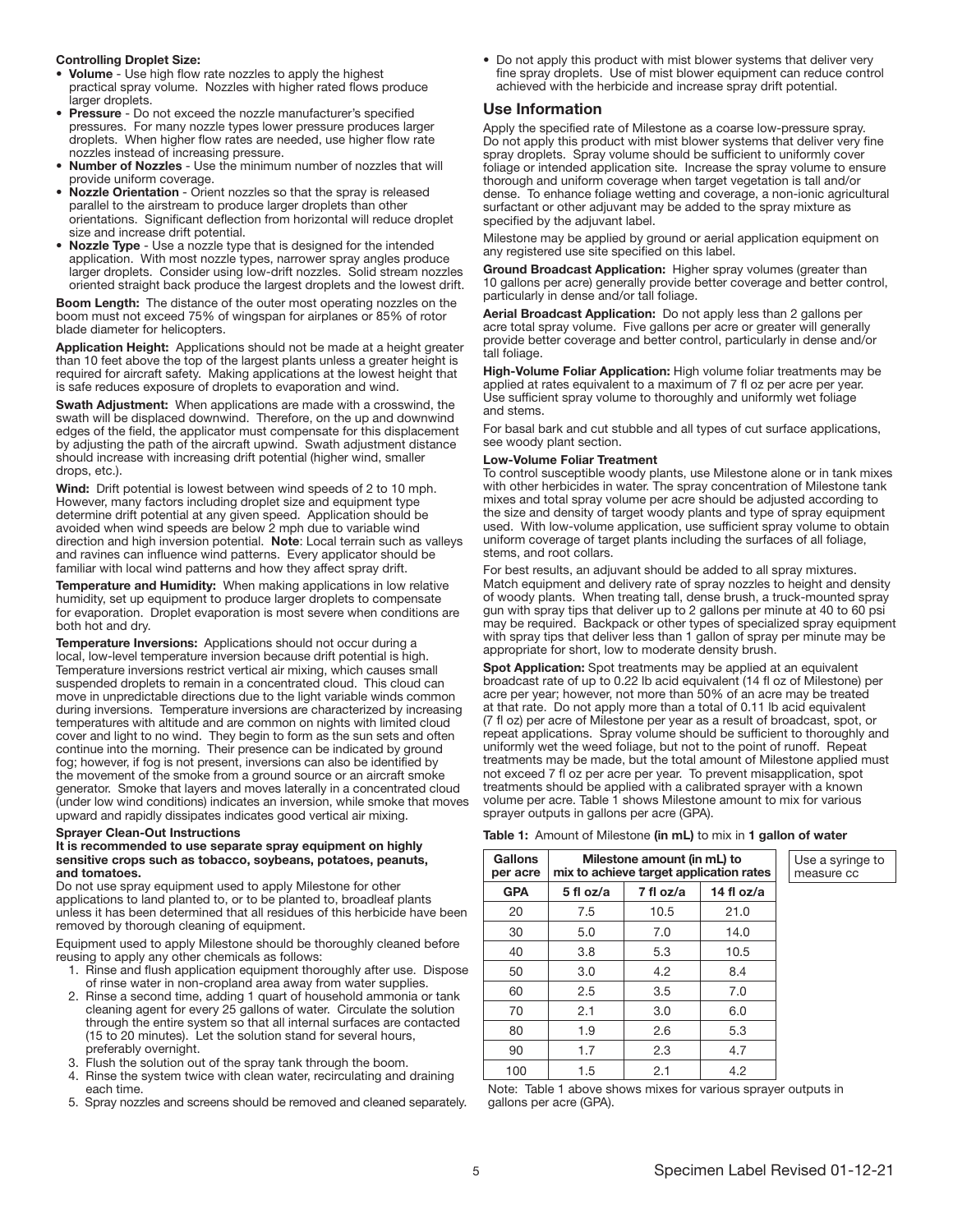| <b>Conversions:</b>                |                                                                     |                               |
|------------------------------------|---------------------------------------------------------------------|-------------------------------|
| 1 tsp = $5$ mL<br>$3$ tsp = 1 Tbsp | $30 \text{ ml} = 1 \text{ fluid ounce}$<br>$2$ Tbsp = 1 fluid ounce | $1 \text{ cc} = 1 \text{ mL}$ |

# Mixing Instructions

Mixing with Water: To prepare the spray, add about half the required amount of water in the spray tank. Then, with agitation, add the specified amount of Milestone and other herbicides (if tank mixing). Finally, with continued agitation, add the rest of the water and additives such as adjuvants, surfactants, or drift control and deposition aids.

Addition of Surfactants or Adjuvants on All Labeled Use Sites: The addition of a high quality non-ionic surfactant (of at least 80% active principal) or adjuvant at 0.25 to 0.5% volume per volume (1 to 2 quarts per 100 gallons of spray) is recommended to enhance herbicide activity under adverse environmental conditions (such as, high temperature, low relative humidity, drought conditions, dusty plant surfaces) or when weeds are heavily pubescent or more mature.

Tank Mixing with Other Herbicides: Milestone may be applied in tank mix combination with labeled rates of other herbicides provided: (1) the tank mix product is labeled for the timing and method of application for the use site to be treated, (2) mixing is not prohibited by the label of the tank mix product(s), and (3) that the tank mix combination is physically compatible (see tank mix compatibility testing below). When tank mixing, use only in accordance with the restrictions, precautions, and limitations on the respective product labels.

- It is the pesticide user's responsibility to ensure that all products are registered for the intended use. Read and follow the applicable restrictions and limitations and directions for use on all product labels involved in tank mixing. Users must follow the most restrictive directions for use and precautionary statements of each product in the tank mixture.
- Do not exceed specified application rates. If products containing the same active ingredient are mixed, do not exceed the maximum allowable active ingredient use rates.
- For direct injection or other spray equipment where the product formulations will be mixed in undiluted form, special care should be taken to ensure tank mix compatibility.
- Always perform a compatibility test (jar test) to ensure the compatibility of products to be used in tank mixture.

Tank Mix Compatibility Testing: Perform a jar test prior to mixing in a spray tank to ensure compatibility of Milestone and other pesticides or carriers. Use a clear glass jar with lid and mix ingredients in the same order and proportions as will be used in the spray tank. The mixture is compatible if the materials mix readily when the jar is inverted several times. The mixture should remain stable after standing for 30 minutes or, if separation occurs, should readily remix if agitated. An incompatible mixture is indicated by separation into distinct layers that do not readily remix when agitated, and/or the presence of flakes, precipitates, gels, or heavy oily film in the jar. Use of an appropriate compatibility aid may resolve mix incompatibility. If the mixture is incompatible do not use that tank mix partner in tank mixtures.

#### Invert Emulsion Spray Mixtures

Milestone can be applied in an invert emulsion using oil and an appropriate inverting agent. Follow label directions of the inverting agent.

Mixing with Sprayable Liquid Fertilizer Solutions: Milestone is usually compatible with liquid fertilizer solutions. It is anticipated that Milestone will not require a compatibility agent for mixing with fertilizers; however, a compatibility test (jar test) should be made prior to mixing. Jar tests are particularly important when a new batch of fertilizer or pesticide is used, when water sources change, or when tank mixture ingredients or concentrations are changed. Compatibility may be determined by mixing the spray components in the desired order and proportions in a clear glass jar before large scale mixing of spray components in the spray tank.

#### Table 2: Weeds and Woody Plants Controlled

Note: Numbers in parentheses (-) refer to specific use directions for a particular weed species.

Common Name Scientific Name Rate Range (fl oz/acre) Life Cycle Plant Family amaranth, spiny **Amaranthus spinosus** Amaranthaceae **4** to 7 annual Amaranthaceae bedstraw **Galium spp.** 2006 Calium spp. And to 7 perennial Rubiaceae Rubiaceae bedstraw beggarticks **Bidens spp.** Asteracea **Bidens spp.** Asteracea **Asteracea Bidens spp.** Asteracea broomweed, annual *Amphiachyris dracunculoides* 4 to 7 annual Asteraceae burdock, common **Arctium minus** Asteraceae **Arctium minus Asteraceae Asterial** Asteraceae **Asterial** Asteraceae buttercup, hairy **Ranunculus sardous Annual Annual Ranunculaceae Ranunculaceae A** annual Ranunculaceae buttercup, tall **Ranunculus acris Anunculus acris All Constant Accord Accord Accord Planunculaceae Ranunculaceae** buttercup spp **Ranunculus spp A** Anunculus spp **A** 4 to 7 various **Ranunculaceae** 

Note: The lower the temperature of the liquid fertilizer, the greater the likelihood of mixing problems. Use of a compatibility aid may be required if Milestone is mixed with a 2,4-D-containing product and liquid fertilizer. Mixing Milestone and 2,4-D in N-P or N-P-K liquid fertilizer solutions is more difficult than mixing with straight nitrogen fertilizer and should not be attempted without first conducting a successful compatibility jar test. Agitation in the spray tank must be vigorous to be comparable with jar test agitation. Apply the spray mixture the same day it is prepared while maintaining continuous agitation. Rinse the spray tank thoroughly after use.

Note: Foliar-applied liquid fertilizers themselves can cause yellowing of the foliage of forage grasses and other vegetation.

#### Use Rates and Timing

Milestone may be applied as a broadcast spray by ground or aerial equipment or as a spot application to control weeds including, but not limited to, those listed on this label. When a rate range is given, use the higher rate to control weeds at advanced growth stages or when under less-than-favorable growing conditions. For optimum uptake and translocation of Milestone, avoid mowing, haying, shredding, burning, or soil disturbance in treated areas for at least 14 days following application.

Milestone provides post emergence control and preemergence control of emerging seedlings of susceptible weeds and re-growth of certain perennial weeds following application. Preventing establishment of weeds will depend upon application rate, season of application, and environmental conditions after application.

Milestone can provide long-term control of susceptible weeds. The length of control is dependent upon the application rate, condition and growth stage of target weeds, environmental conditions at and following application, and the density and vigor of competing desirable vegetation. Long-term weed control is most effective where grass vegetation is allowed to recover from overgrazing, drought, etc., and compete with weeds.

Milestone can be an important component of integrated vegetation management programs designed to renovate or restore desired plant communities. To maximize and extend the benefits of weed control provided by Milestone, it is important that other vegetation management practices, including proper grazing management, biological control agents, replanting, fertilization, prescribed fire, etc., be used in appropriate sequences and combinations to further alleviate the adverse effects of weeds on desirable plant species and to promote development of desired plant communities. Agricultural and natural resources specialists with federal and state government agencies can provide guidance on best management practices and development of integrated vegetation management programs.

#### Plants Controlled

The following weeds and woody plants will be controlled with the rates of Milestone indicated below in Table 2. For best results, most weeds and woody plants should be treated when they are actively growing and under conditions favorable for growth. Use a higher rate in the rate range when growing conditions are less than favorable or when weed foliage is tall and dense, or when optimal longer term residual control is desired. Milestone also provides preemergence control of germinating seeds or seedlings of susceptible weeds following application.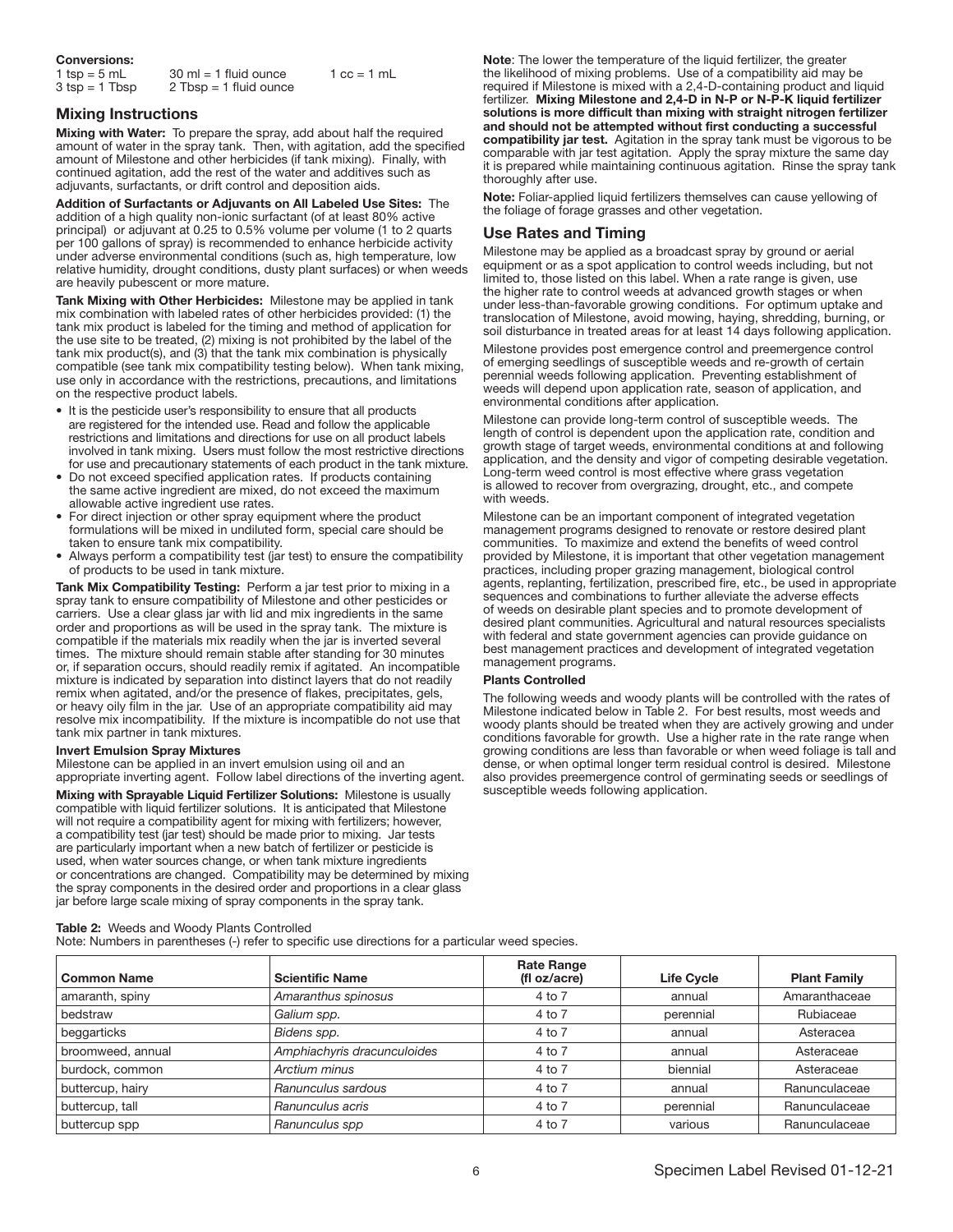#### Table 2: Weeds and Woody Plants Controlled (Cont.) Note: Numbers in parentheses (-) refer to specific use directions for a particular weeds species.

| <b>Common Name</b>                 | <b>Scientific Name</b>               | <b>Rate Range</b><br>(fl oz/acre) | <b>Life Cycle</b>      | <b>Plant Family</b> |
|------------------------------------|--------------------------------------|-----------------------------------|------------------------|---------------------|
| camelthorn                         | Alhagi pseudalhagi                   | 5 to 7                            | perennial              | Fabaceae            |
| cat's ear, common                  | Hypochaeris radicata                 | 5 to 7                            | perennial              | Asteracea           |
| cat's ear                          | Hypochaeris spp                      | 5 to 7                            | perennial              | Asteracea           |
| chamomile, scentless               | Matricaria inodora                   | 4 to 7                            | annual                 | Asteraceae          |
| chicory                            | Cichorium intybus                    | 4 to 6                            | perennial              | Asteraceae          |
| chickweed                          | Stellaria media                      | $\overline{7}$                    | annual                 | Caryophyllaceae     |
| cinquefoil, sulfur (1)             | Potentilla recta                     | 4 to 7                            | perennial              | Rosaceae            |
| cocklebur                          | Xanthium strumarium                  | 3 to 5                            | annual                 | Asteraceae          |
| clover                             | Trifolium spp.                       | 5 to 7                            | perennial              | Fabaceae            |
| crazyweed                          | Oxytropisp                           | 5 to 7                            | perennial              | Fabaceae            |
| croton, tropic                     | Croton glandulosus                   | 3 to 5                            | annual                 | Euphorbiaceae       |
| crownvetch                         | Securigera varia                     | 5 to 7                            | perennial              | Fabaceae            |
| cudweed, purple                    | Gamochaeta purpurea                  | 4 to 7                            | annual                 | Asteraceae          |
| daisy, oxeye (1)                   | Leucanthemum vulgare                 | 4 to 7                            | perennial              | Asteraceae          |
| dock, curly                        | Rumex crispus                        | 4 to 7                            | perennial              | Polygonaceae        |
| evening primrose, cutleaf          | Oenothera laciniata                  | 4 to 7                            | annual                 | Onagraceae          |
| fiddleneck                         | Amsinckia spp                        | 4 to 7                            | annual                 | Boraginaceae        |
| fireweed                           | Epilobium angustifolium              | 5 to 7                            | perennial              | Onagraceae          |
| fleabane, flax-leaf                | Conyza bonariensis                   | 4 to 7                            | annual                 | Asteraceae          |
| fleabane, hairy                    | Conyza bonariensis                   | 5 to 7                            | annual/biennial        | Asteraceae          |
| hawkweed, orange (2)               | Hieracium aurantiacum                | 4 to 7                            | perennial              | Asteraceae          |
| hawkweed, yellow (2)               | Hieracium caespitosum                | 4 to 7                            | perennial              | Asteraceae          |
| henbane, black                     | Hyoscyamus niger                     | 5 to 7                            | annual/biennial        | Solanaceae          |
| henbit                             | Lamium amplexicaule                  | 5 to 7                            | annual/                | Lamiaceae           |
|                                    |                                      |                                   | biennial               |                     |
| hogweed, giant                     | Heracleum mantegazzianum             | $\overline{7}$                    | perennial              | Apiaceae            |
| horsenettle, Carolina              | Solanum carolinense                  | 4 to 7                            | perennial              | Solanaceae          |
| horseweed (marestail)              | Conyza canadensis                    | 4 to 7                            | annual                 | Asteraceae          |
| ironweed, tall                     | Vernonia gigantea                    | 5 to 7                            | perennial              | Asteraceae          |
| ironweed, western                  | Vernonia baldwinii                   | $\overline{7}$                    | perennial              | Asteraceae          |
| knapweed, diffuse (3)              | Centaurea diffusa                    | 5 to 7                            | biennial/<br>perennial | Asteraceae          |
| knapweed, meadow                   | Centaurea debeauxii                  | 5 to 7                            | perennial              | Asteraceae          |
| knapweed, Russian (4)              | <b>Acroptilon repens</b>             | 5 to 7                            | perennial              | Asteraceae          |
| knapweed, spotted (3)              | Centaurea stoebe                     | 5 to 7                            | biennial/<br>perennial | Asteraceae          |
| knapweed, squarrose                | Centaurea virgata                    | 5 to 7                            | biennial/<br>perennial | Asteraceae          |
| knapweeds                          | Centaurea spp.                       | 5 to 7                            | biennial/ perennial    | Asteraceae          |
| knotweeds, Japanese, bohemian (11) | Reynoutria japonica                  | 7 to 14                           | perennial              | Polygonaceae        |
| kudzu                              | Pueraria montana                     | $\overline{7}$                    | perennial              | Fabaceae            |
| lady's thumb                       | Polygonum persicaria                 | 3 to 5                            | annual                 | Polygonaceae        |
| lambsquarters                      | Chenopodium album                    | 5 to 7                            | annual                 | Chenopodiaceae      |
| lespedeza, annual                  | Lespedeza striata                    | 5 to 7                            | annual                 | Fabaceae            |
| licorice, wild                     | Glycyrrhiza lepidota                 | 7                                 | perennial              | Fabaceae            |
| locoweed                           | Astragalus spp.                      | 5 to 7                            | perennial              | Fabaceae            |
| locust, black                      | Robinia pseudoacacia                 | 7                                 | woody perennial        | Fabaceae            |
| locust, honey                      | Gleditsia triacanthos                | 7                                 | woody perennial        | Fabaceae            |
| loosestrife, purple (12)           | Lythrum salicaria                    | 7 to 14                           | perennial              | Lythraceae          |
| mayweed, scentless                 | 4 to 7<br>Tripleurospermum perforate |                                   | annual                 | Asteraceae          |
| mayweed, stinking                  | Anthemis cotula                      | $\overline{7}$                    | annual                 | Asteraceae          |
| medic, black                       | Medicago lupulina                    | 4 to 7<br>perennial               |                        | Fabaceae            |
| mimosa                             | Albizia julibrissin                  | $\overline{7}$<br>woody perennial |                        | Fabaceae            |
| mullein (5)                        | Verbascum spp.                       | $\overline{7}$                    | biennial               | Scrophulariaceae    |
| nightshade, silverleaf             | Solanum elaeagnifolium               | 4 to 7                            | perennial              | Solanaceae          |
| oxtongue, bristly                  | Picris echioides                     | 5 to 7                            | biennial               | Asteraceae          |
| pea, Swainson                      | Sphaerophysa salsula                 | 5 to 7                            | perennial              | Fabaceae            |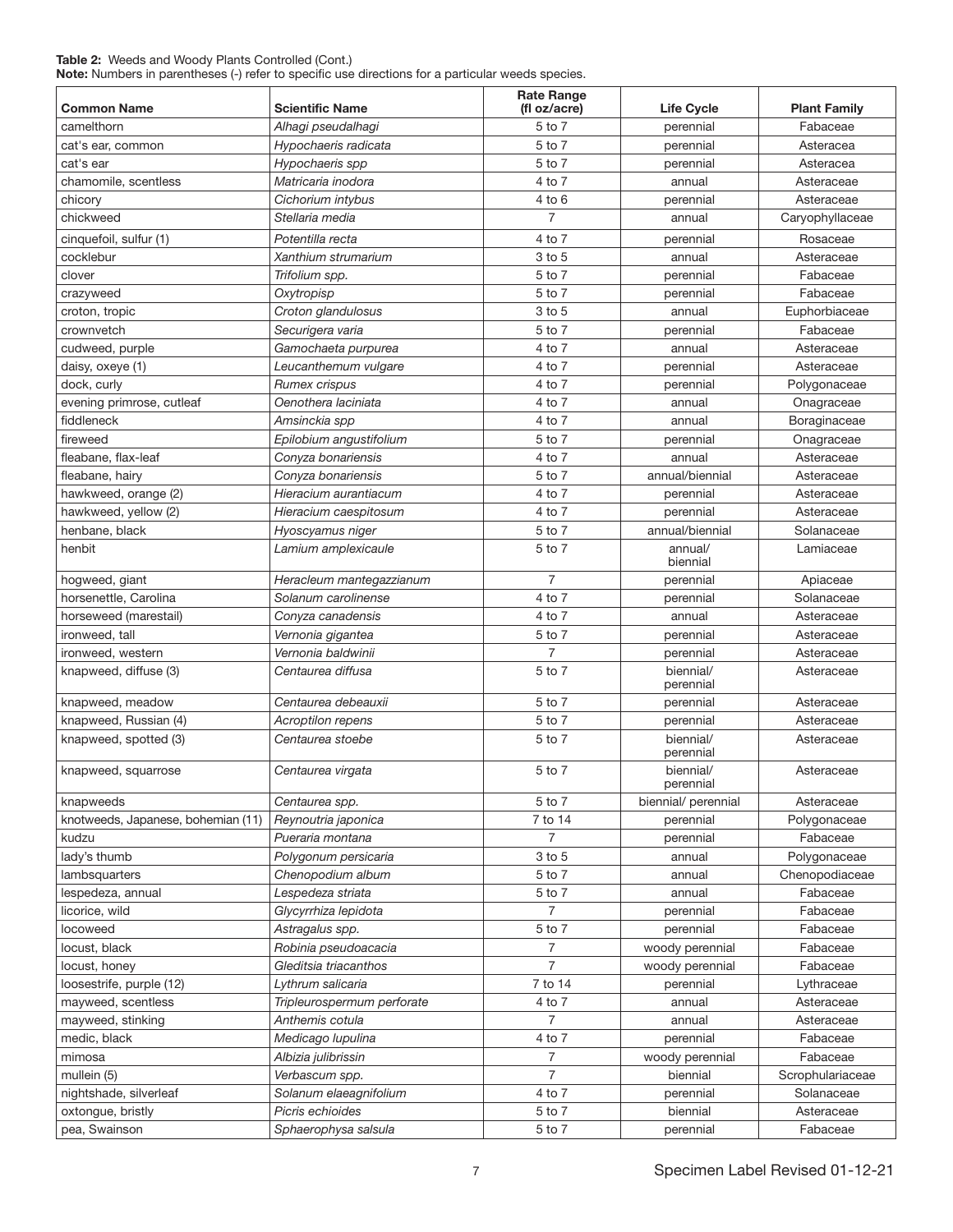#### Table 2: Weeds and Woody Plants Controlled (Cont.) Note: Numbers in parentheses (-) refer to specific use directions for a particular weeds species.

| <b>Common Name</b>              | <b>Scientific Name</b>  | <b>Rate Range</b><br>(fl oz/acre) | <b>Life Cycle</b> | <b>Plant Family</b> |
|---------------------------------|-------------------------|-----------------------------------|-------------------|---------------------|
| povertyweed                     | Iva axillaris           | 5 to 7                            | perennial         | Asteraceae          |
| ragweed, common                 | Ambrosia artemisiifolia | 3 to 5                            | annual            | Asteraceae          |
| ragweed, western                | Ambrosia psilostachya   | 4 to 7                            | perennial         | Asteraceae          |
| ragweed, giant                  | Ambrosia trifida        | 4 to 7                            | annual            | Asteraceae          |
| ragwort, tansy                  | Senecio jacobaea        | 5 to 7                            | perennial         | Asteraceae          |
| redbud                          | Cercis Canadensis       | $\overline{7}$                    | woody perennial   | Fabaceae            |
| rush skeletonweed               | Chondrilla juncea       | 5 to 7                            | perennial         | Asteraceae          |
| sicklepod                       | Cassia obtusifolia      | $\overline{7}$                    | perennial         | Fabaceae            |
| smartweed, Pennsylvania         | Polygonum pensylvanicum | 3 to 5                            | annual            | Polygonaceae        |
| sneezeweed, bitter              | Helenium amarum         | 4 to 7                            | annual            | Asteraceae          |
| soda apple, tropical (6)        | Solanum viarum          | 5 to 7                            | perennial         | Solanaceae          |
| sowthistle, annual              | Sonchus oleraceae       | $\overline{7}$                    | annual            | Asteraceae          |
| sowthistle, perennial           | Sonchus arvensis        | 3 to 5                            | perennial         | Asteraceae          |
| spanishneedles                  | Bidens bipinnata        | 4 to 7                            | annual            | Asteraceae          |
| St. Johnswort, common           | Hypericum perforatum    | 5 to 7                            | perennial         | Clusiaceae          |
| stiltgrass, Japanese            | Microstegium vimineum   | 5 to 7                            | annual            | Poaceae             |
| starthistle, Malta (7)          | Centaurea melitensis    | 3 to 5                            | annual            | Asteraceae          |
| starthistle, purple (7)         | Centaurea calcitrapa    | 3 to 5                            | biennial          | Asteraceae          |
| starthistle, yellow (7)         | Centaurea solstitialis  | 3 to 5                            | annual            | Asteraceae          |
| sunflower, common               | Helianthus annuus       | $4$ to $7$                        | annual            | Asteraceae          |
| sweetclover, white              | Melilotus albus         | 5 to 7                            | biennial          | Fabaceae            |
| sweetclover, yellow             | Melilotus officinalis   | 5 to 7                            | biennial          | Fabaceae            |
| teasel                          | Dipsacus spp.           | 4 to 7                            | biennial          | Dipsacaceae         |
| thistle, artichoke              | Cynara cardunculus      | 5 to 7                            | perennial         | Asteracea           |
| thistle, blessed milk           | Silybum marianum        | 4 to 7                            | biennial          | Asteraceae          |
| thistle, bull (8)               | Cirsium vulgare         | 3 to 5                            | biennial          | Asteraceae          |
| thistle, Canada (9)             | Cirsium arvense         | 5 to 7                            | perennial         | Asteraceae          |
| thistle, woolly distaff         | Carthamus lanatus       | 4 to 7                            | annual            | Asteraceae          |
| thistle, Italian                | Carduus pycnocephalus   | $\overline{7}$                    | annual            | Asteraceae          |
| thistle, musk (8)               | Carduus nutans          | $3$ to $5$                        | biennial          | Asteraceae          |
| thistle, plumeless (8)          | Carduus acanthoides     | 3 to 5                            | biennial          | Asteraceae          |
| thistle, Scotch                 | Onopordum acanthium     | 5 to 7                            | biennial          | Asteracea           |
| thistle, Russian (preemergence) | Salsola spp             | 7                                 | annual            | Chenopodiaceae      |
| tree of heaven                  | Ailanthus altissima     | $\overline{7}$                    | perennial         | Simaroubaceae       |
| vetch                           | Vicia spp.              | 3 to 7                            | perennial         | Fabaceae            |
| willoweed, panicle              | Epilobium brachycarpum  | 5 to 7                            | annual            | Onagraceae          |
| wisteria                        | Wisteria brachybotris   | $\overline{7}$                    | woody perennial   | Fabaceae            |
| wormwood, absinth(10)           | Artemisia absinthium    | 6 to 7                            | perennial         | Asteraceae          |
| yarrow, common                  | Achillea millefolium    | $\overline{7}$                    | perennial         | Asteraceae          |

(1) Sulfur cinquefoil or oxeye daisy: Apply Milestone at 4 to 6 fl oz per acre to plants in the pre-bud stage of development.

(2) Orange or yellow hawkweeds: Apply Milestone at 4 to 7 fl oz per acre to plants in the bolting stage of development.<br>(3) Diffuse, spotted, and squarrose knapweeds: Apply Milestone at 5 to 7 fl oz per acre when plants ar

Diffuse, spotted, and squarrose knapweeds: Apply Milestone at 5 to 7 fl oz per acre when plants are actively growing with the optimum time of application occurring from rosette to the bolting stages of development or in the fall. Plants will be controlled by mid-summer and fall applications even though plants may not show any changes in form or stature the year of application.

(4) Russian knapweed: Apply Milestone at 5 to 7 fl oz per acre to plants in the spring and summer at early bud to flowering stages and to dormant plants in the fall.

(5) Mullein: Apply to the rosette stage  $(6)$  Tropical soda apple: Apply Milesto

Tropical soda apple: Apply Milestone at 5 to 7 fl oz per acre at any growth stage, but application by flowering will reduce seed production potential.

Malta, purple, and yellow starthistle: Apply Milestone at 3 to 5 fl oz per acre to plants at the rosette through bolting growth stages.

(8) Bull, musk, and plumeless thistles: Apply Milestone at 3 to 5 fl oz per acre in the spring and early summer to rosette or bolting plants or in the fall to seedlings and rosettes. Apply at 4 to 5 fl oz when plants are at the late bolt through early flowering growth stages. 2,4-D at 1 lb ae per acre should be tank-mixed with Milestone starting at the late bud stages

(9) Canada thistle: Apply Milestone at 5 to 7 floz per acre in the spring after all plants have fully emerged (some may be budding) until the oldest plants are in full flower stage. Use the higher rate when applying to the flower stage. Applications are also effective in the fall before a killing frost. Use higher rates for older/dense stands or for longer residual control.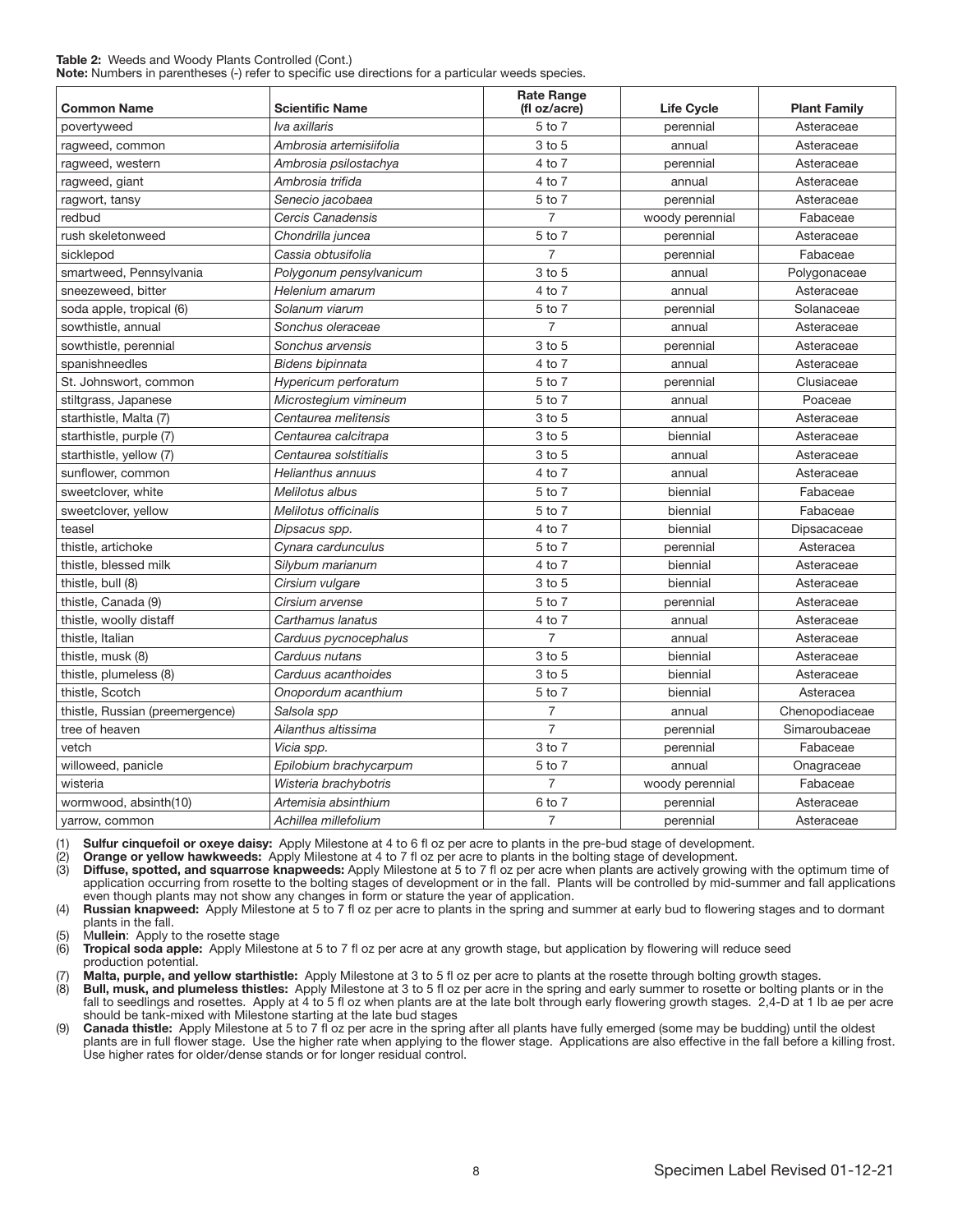- (10) Absinth wormwood: Apply 6 to 7 fl oz per acre before wormwood is 12 inches tall. When applying by air on CRP, coverage is important and a minimum of 3 GPA is specified. Remove old duff and litter by fire or mowing for best results
- (11) Invasive knotweeds: Japanese, Bohemian, giant knotweeds: Optimum suppression of invasive knotweeds with Milestone herbicide is obtained when applications are made to plants that are at least 3 to 4 feet tall. Results of field trials conducted in the western U.S. indicate that high volume applications (100 gpa or greater) of Milestone at 7 fl oz per acre or a spot treatment rate up to 14 fl oz per acre applied in summer will provide good control of invasive knotweeds. In the upper Midwest, mowing in summer followed by fall application of Milestone (prior to frost) provided the best control. Infestations of invasive knotweed that are mowed should be allowed to regrow to at least 3 feet in height prior to herbicide treatment. Monitoring and follow-up herbicide treatments on regrowth will be necessary to control resprouts and achieve longterm control.
- (12) Purple loosestrife: For optimum control apply Milestone at 7 fl oz per acre plus 1 pint to 1 quart of 2,4-D amine or 1 to 2 quarts of Garlon 3A. Spot treatments may also be made by applying Milestone at 14 fl oz (see Spot treatment section of the label) with or without the addition of 2,4-D or Garlon 3A.
- (13) Fiddleneck: For optimum control apply Milestone at 4 to 7 fl oz per acre when the plants are young and before flowering. Use higher rates if the plants are older and larger. In California optimal application timing is November through March.

#### For Control or Suppression of Medusahead Rye

Milestone applied broadcast at 7 to14 fl oz per acre can suppress or control medusahead rye (*Taeniatherum caput-medusae)* and downy brome *(Bromus tectorum,* also called cheatgrass*)*.The key to optimum results is the timing of application. Applications should be made in late summer prior to rains and seed germination in order to provide the best possibility of suppression or control. In general, control or suppression will be poor if any of the seeds have germinated prior to application even if they have not yet emerged through the soil surface. Tank mixes with Accord XRT II at 12 fl oz per acre, where a non-selective herbicide can be used or where desired grasses are dormant and will not be harmed, will aid in control. Spot treatment restrictions (see spot treatment section) apply for rates above 7 fl oz per acre for broadcast applications.

#### Control of Terrestrial Weeds Near and Up to the Water's Edge

Milestone can be used to treat terrestrial weeds that extend up to the water's edge. Do not apply directly to water. This product must not be used to treat vegetation standing in the water. When controlling terrestrial weed species near and up to the water's edge, take precautions to minimize incidental overspray to the adjacent water. Consult local public water control authorities before applying this product near public waters. Permits may be required to treat such areas. Apply the specified rate (listed in Table 2) of Milestone as a coarse low-pressure spray as ground broadcast or spot applications. Do not apply aerially for control of weeds growing at or near the water's edge. Spray volume should be sufficient to uniformly cover foliage. Increase the spray volume to ensure thorough and uniform coverage when target vegetation is tall and/or dense. It is also permissible to treat target weeds within dry non-irrigation ditches and seasonally dry transitional areas between upland and lowland sites (such as flood plains, deltas, marshes, prairie potholes, or vernal pools) but only at times when those sites are dry and are forecasted or managed by water control systems to remain dry for at least 2 weeks following application.

#### Use Rate Restrictions:

Do not broadcast apply more than 7 fl oz per acre of Milestone per year.

The total amount of Milestone applied broadcast, as a re-treatment, and/ or spot treatment cannot exceed 7 fl oz per acre per year. Spot treatments may be applied at an equivalent broadcast rate of up to 0.22 lb acid equivalent (14 fl oz of Milestone) per acre per year; however, not more than 50% of an acre may be treated at that rate. Do not apply more than a total of 0.11 lb acid equivalent (7 fl oz) per acre of Milestone per year as a result of broadcast, spot, or repeat applications.

#### Woody Plant Control

Milestone may be applied to control woody plants by any application method listed on the label on any site listed.

Milestone may be applied alone or in tank-mix combinations with labeled rates of other herbicides provided: (1) the tank mix product is labeled for the timing and method of application for the use site to be treated, and (2) mixing is not prohibited by the label of the registered tank mixed products. Use as directed in the Directions For Use section of the tank-mix partner. Follow Mixing Instructions.

Add Milestone to tank mixes for improved brush control on species such as alder, aspen, blackberry, boxelder, cherry, coyote brush, conifers, cottonwood, elm, maple, poplar, oak, brooms (Scotch, Spanish, French, Portuguese), gorse, hackberry, Russian and Autumn olive, salt-cedar.

#### Low or High Volume Foliar Applications:

For broad spectrum brush control using a foliar application, Milestone may be added to tank mixes with the following products or other products labeled for use on the intended site:

| Tank Mix Product                       | EPA Reg. No. | <b>Active Ingredient(s)</b>                                             |
|----------------------------------------|--------------|-------------------------------------------------------------------------|
| <b>Accord XRT II</b>                   | 62719-556    | Glycine, N-(phosphonomethyl)-, compd.<br>with N-methylmethanamine (1:1) |
| Arsenal Powerline 241-431<br>Herbicide |              | Imazapyr, isopropylamine salt                                           |
| DMA 4 Herbicide                        | 62719-3      | 2,4-D, dimethylamine salt                                               |
| Garlon 4 Ultra                         | 62719-527    | Triclopyr, butoxyethyl ester                                            |
| <b>Remedy Ultra</b>                    | 62719-552    | Triclopyr, butoxyethyl ester                                            |
| Tordon 101<br>Mixture                  | 62719-5      | 2,4-D triisopropanolamine salt;<br>Picloram triisopropanolamine salt    |
| Tordon 22K                             | 62719-6      | Picloram-potassium                                                      |
| Tordon K                               | 62719-17     | Picloram-potassium                                                      |
| Transline                              | 62719-259    | Clopyralid, monoethanolamine salt                                       |
| <b>Garlon XRT</b>                      | 62719-553    | Triclopyr, butoxyethyl ester                                            |
| Garlon 3A                              | 62719-37     | Triclopyr, triethylamine salt                                           |
| Rodeo                                  | 62719-324    | Glyphosate; Glyphosate-<br>isopropylammonium                            |

#### Low Volume Basal Bark Applications:

To control susceptible woody plants with stems less than 6 inches in basal diameter, apply herbicide mix (see below for rates) with a backpack or knapsack sprayer using low pressure and a solid cone or flat fan nozzle. Spray the basal parts of brush and tree trunks to a height of 12 to 15 inches from the ground in a manner that thoroughly wets the lower stems but not to the point of runoff. The use of a Spraying Systems Y2 nozzle or similar nozzle is recommended, which will narrow the spray pattern to target individual stems. Herbicide concentration should vary with tree diameter, bark thickness, volume used per acre, and susceptibility of species treated. Apply anytime, including the winter months, except when snow or water prevent spraying to the ground line or when stem surfaces are saturated with water.

Milestone may be used as a low volume basal treatment alone, for sensitive woody species in the Fabaceae family (legumes), or in combination with other products such as Garlon 4 Ultra, Garlon XRT, or Remedy Ultra for broader control of other sensitive woody species. Applications should not exceed the maximum use rate per acre for the site.

Mix Milestone at 0.5 to 5% v/v alone or with Garlon 4 Ultra or Garlon XRT in a commercially available basal diluent (or other oils or basal diluents as recommended by the manufacturer). The basal oil should be compatible with a water soluble herbicides such as Milestone. See Table 3 to calculate the amount of Milestone that can be applied per acre at the various volumes and rates. Make a stable tank mixture for basal bark application by first combining each product with a compatibility agent prior to final mixing in the desired ratio. If using a tank mix, mix the oilbased products such as Garlon 4 Ultra thoroughly with basal oil and add any other oil-based products before adding the water-based products. If the mixture stands for more than 30 minutes, reagitation may be required.

Oil and water based mixtures can separate over time. Long-term storage is not recommended without vigorous agitation prior to use or without a recommended compatibility agent.

Use caution when treating areas adjacent to susceptible and desirable species to avoid root uptake and possible injury when using Milestone or other soil active herbicides

#### Low Volume Stem Bark Band Treatment

To control susceptible woody plants (see Table 2) with stems less than 6 inches in basal diameter, mix 0.5 to 5 gallons of Milestone in enough oil to make 100 gallons of spray mixture. Apply with a backpack or knapsack sprayer using low pressure and a solid cone or flat fan nozzle.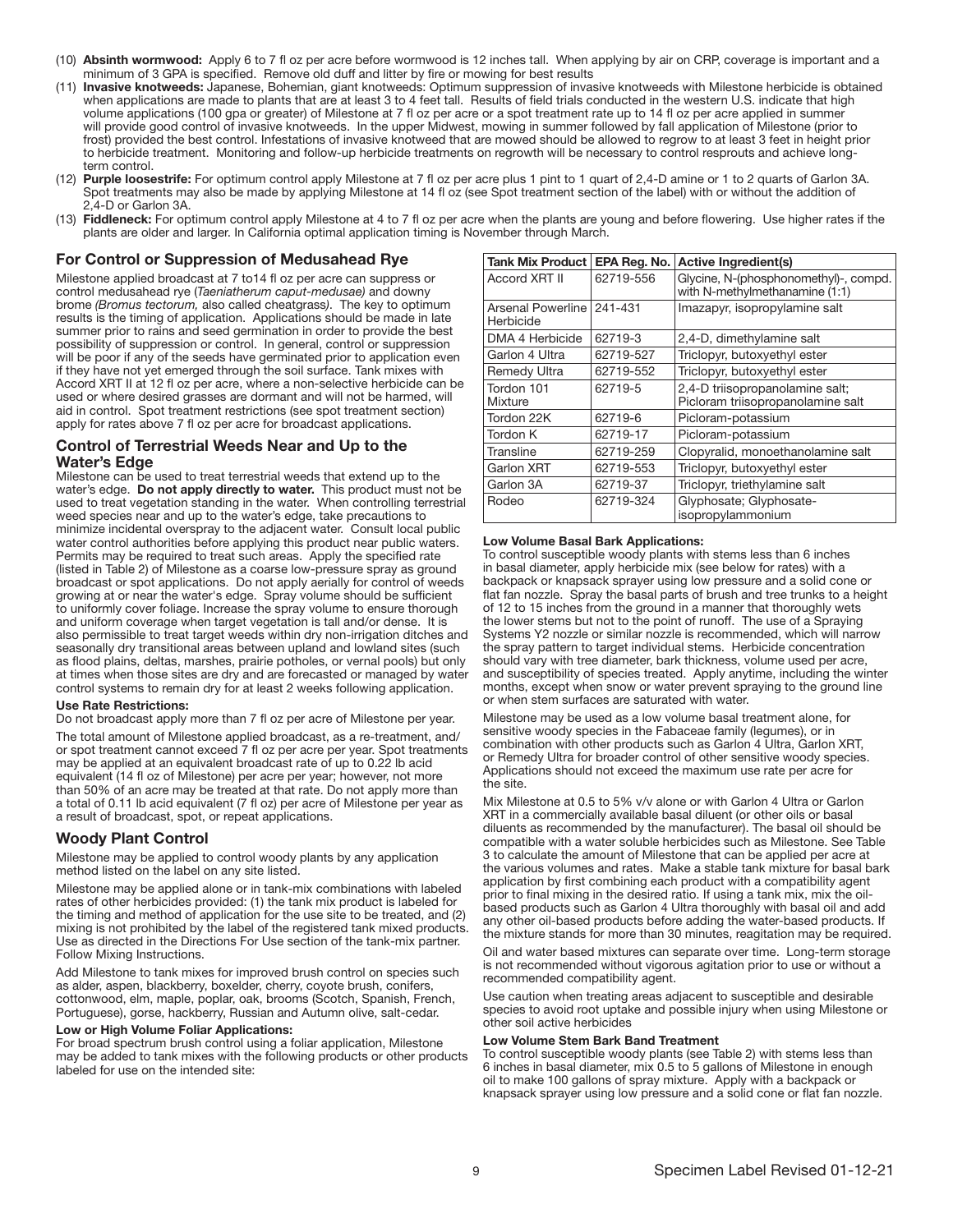Apply the spray in a 6-inch to 10-inch wide band that completely encircles the stem. Spray in a manner that completely wets the bark, but not to the point of runoff. The treatment band may be positioned at any height up to the first major branch. For best results apply the band as low as possible. Spray mixture concentration should vary with size and susceptibility of species to be treated. Applications may be made anytime, including winter months.

#### Table 3:

| % of Milestone<br>in Basal Mix | <b>Fluid ounces of Milestone by GPA</b><br>(gallons per acre) |      |      |      |      |      |      |
|--------------------------------|---------------------------------------------------------------|------|------|------|------|------|------|
|                                | (1)                                                           | (2)  | (3)  | (4)  | (5)  | (6)  | (7)  |
| 1.0                            | 1.3                                                           | 2.6  | 3.8  | 5.1  | 6.4  | 7.7  | 9.0  |
| 1.5                            | 1.9                                                           | 3.8  | 5.8  | 7.7  | 9.6  | 11.5 | 13.4 |
| 2.0                            | 2.6                                                           | 5.1  | 7.7  | 10.2 | 12.8 |      |      |
| 2.5                            | 3.2                                                           | 6.4  | 9.6  | 12.8 |      |      |      |
| 3.0                            | 3.8                                                           | 7.7  | 11.5 |      |      |      |      |
| 3.5                            | 4.5                                                           | 9.0  | 13.4 |      |      |      |      |
| 4.0                            | 5.1                                                           | 10.2 |      |      |      |      |      |
| 5.0                            | 6.4                                                           | 12.8 |      |      |      |      |      |

within spot treatment labeled rate in excess of spot treatment labeled rate

NOTE: Avoid treating high density of stems adjacent to desirable trees with roots in the treatment zone. See Table 4 for guidance on estimated volume per acre by treated stem density. Trees adjacent to or in a treated area can occasionally be affected by root uptake of Milestone. Applications of Milestone within the root zone of desirable trees should not be made unless injury can be tolerated. Severe injury or plant death can occur if used near roses or leguminous trees such as locusts, redbud, mimosa, and caragana. İ

#### Table 4:

| Estimated gallons of spray solution per acre for basal bark<br>applications on various stem densities per acre |                       |                            |  |  |  |
|----------------------------------------------------------------------------------------------------------------|-----------------------|----------------------------|--|--|--|
|                                                                                                                | Volume Range          | <b>Target Spacing</b>      |  |  |  |
| Number of<br>Stems per Acre                                                                                    | (gallons per acre)    | (feet between brush/trees) |  |  |  |
| 250                                                                                                            | 1.0 to 1.7            | 8.4                        |  |  |  |
| 500                                                                                                            | 2.0 to 3.3            | 5.9                        |  |  |  |
| 750                                                                                                            | $3.0 \text{ to } 5.0$ | 4.9                        |  |  |  |
| 1000                                                                                                           | $4.0 \text{ to } 6.6$ | 4.2                        |  |  |  |
| 1250                                                                                                           | 5.0 to 8.3            | 3.8                        |  |  |  |
| 1500                                                                                                           | 5.9 to 9.9            | 3.4                        |  |  |  |

#### Cut surface

Ī

Apply Milestone in the cut surface applications listed below for control of susceptible tree species such as legumes like albizia, mimosa, locust, etc. Mixtures of Milestone and Garlon 3A or Garlon 4 Ultra may be effective on species other than legumes such as elm, maple, oak and conifers.

Cut surface applications may be used successfully at any season except during periods of heavy sap flow of certain species - for example, maples in the spring.

#### Cut-Stump Treatment

Apply Milestone as a 10% dilution v/v in water, by spraying or painting all the exposed cambium layer on the freshly cut surface. The cambium area next to the bark is the most vital area to wet.

#### With Tree Injector Method

Apply by injecting 1 milliliter of 10% v/v Milestone in water through the bark at intervals of 3 to 4 inches between centers of the injector wound. The injections should completely surround the tree at any convenient height. Note: No Worker Protection Standard worker entry restrictions or worker notification requirements apply when this product is injected directly into plants.

#### With Hack and Squirt Method

Make cuts around the tree trunk at a convenient height with a hatchet or similar equipment so that the cuts overlap slightly and make a continuous circle around the trunk. Spray 1 milliliter of 10% v/v Milestone in water into the pocket created between the bark and the inner stem/trunk by each cut.

#### With Frill or Girdle Method

Make a single girdle through the bark completely around the tree at a convenient height. The frill should allow for the herbicide to remain next to the inner stem and absorb into the plant. Wet the cut surface with 10% v/v Milestone in water.

#### For use in Hawaii only: Incision Point Application (IPA) also known as Tree Injection or Hack and Squirt

For control of susceptible tree species such as albizia and other legumes and susceptible tree species, make cuts around the tree trunk at a convenient height with a machete, hatchet, or similar equipment so that the cuts are about 6 inches apart between centers. Inject 0.5 to 1 milliliter of undiluted Milestone into the pocket created between the bark and the inner stem/trunk by each cut as soon as possible after cutting. The cambium area next to the bark is the most vital area to wet.

### Preemergent Weed Control

Typically Milestone is used as a post emergent herbicide but it has preemergent activity on susceptible weeds. Use Milestone as a preemergence spray prior to weed seed germination. Control will depend upon species susceptibility, application timing, and environmental conditions such as precipitation following application. When applied at rates lower than 7 fl oz per acre, Milestone can provide shortterm control of some susceptible weeds, but when applied at 7 fl oz (broadcast) or 14 fl oz (spot treatment), weed control is extended.

Best results for use as a preemergent application for total vegetation control are obtained if Milestone at 7 fl oz per acre is tank mixed with other herbicides to broaden the weed spectrum and to control grasses. If grasses and broadleaf weeds tolerant to Milestone are present at the time of application or will germinate on the site, then tank mixtures with other herbicides such as the products listed below, or flumioxazin, diuron, or other herbicides labeled for total vegetation control applications.

| Tank Mix Product EPA Reg. No. |           | <b>Active Ingredient(s)</b>                                             |
|-------------------------------|-----------|-------------------------------------------------------------------------|
| Accord XRT II                 | 62719-556 | Glycine, N-(phosphonomethyl)-, compd.<br>with N-methylmethanamine (1:1) |
| Rodeo                         | 62719-324 | Glyphosate; Glyphosate-<br>isopropylammonium                            |
| Dimension 2EW                 | 62719-542 | Dithiopyr                                                               |
| Dimension EC                  | 62719-426 | Dithiopyr                                                               |
| Oust X Herbicide              | 432-1552  | Sulfometuron                                                            |
| Esplanade<br>200 SC           | 432-1516  | Indaziflam                                                              |
|                               |           |                                                                         |

#### Ī SPOT TREATMENTS FOR AREAS SUCH AS SUBJECT POLES, SUBSTATIONS, AND OTHER SMALL AREAS

Spot treatments may be applied at an equivalent broadcast rate of up to 0.22 lb acid equivalent (14 fl oz of Milestone) per acre per year to small spots for clearing around utility subject poles to help prevent fire damage, on small substations, and other spot areas. To prevent misapplication, spot treatments should be applied with a calibrated sprayer.

#### Terms and Conditions of Use

If terms of the following Warranty Disclaimer, Inherent Risks of Use, and Limitation of Remedies are not acceptable, return unopened package at once to the seller for a full refund of purchase price paid. To the extent permitted by law, otherwise, use by the buyer or any other user constitutes acceptance of the terms under Warranty Disclaimer, Inherent Risks of Use and Limitation of Remedies.

#### Warranty Disclaimer

Dow AgroSciences warrants that this product conforms to the chemical description on the label and is reasonably fit for the purposes stated on the label when used in strict accordance with the directions, subject to the inherent risks set forth below. To the extent permitted by law, Dow AgroSciences MAKES NO OTHER EXPRESS OR IMPLIED WARRANTY OF MERCHANTABILITY OR FITNESS FOR A PARTICULAR PURPOSE OR ANY OTHER EXPRESS OR IMPLIED WARRANTY.

#### Inherent Risks of Use

It is impossible to eliminate all risks associated with use of this product. Crop injury, lack of performance, or other unintended consequences may result because of such factors as use of the product contrary to label instructions (including conditions noted on the label, such as unfavorable temperatures, soil conditions, etc.), abnormal conditions (such as excessive rainfall, drought, tornadoes, hurricanes), presence of